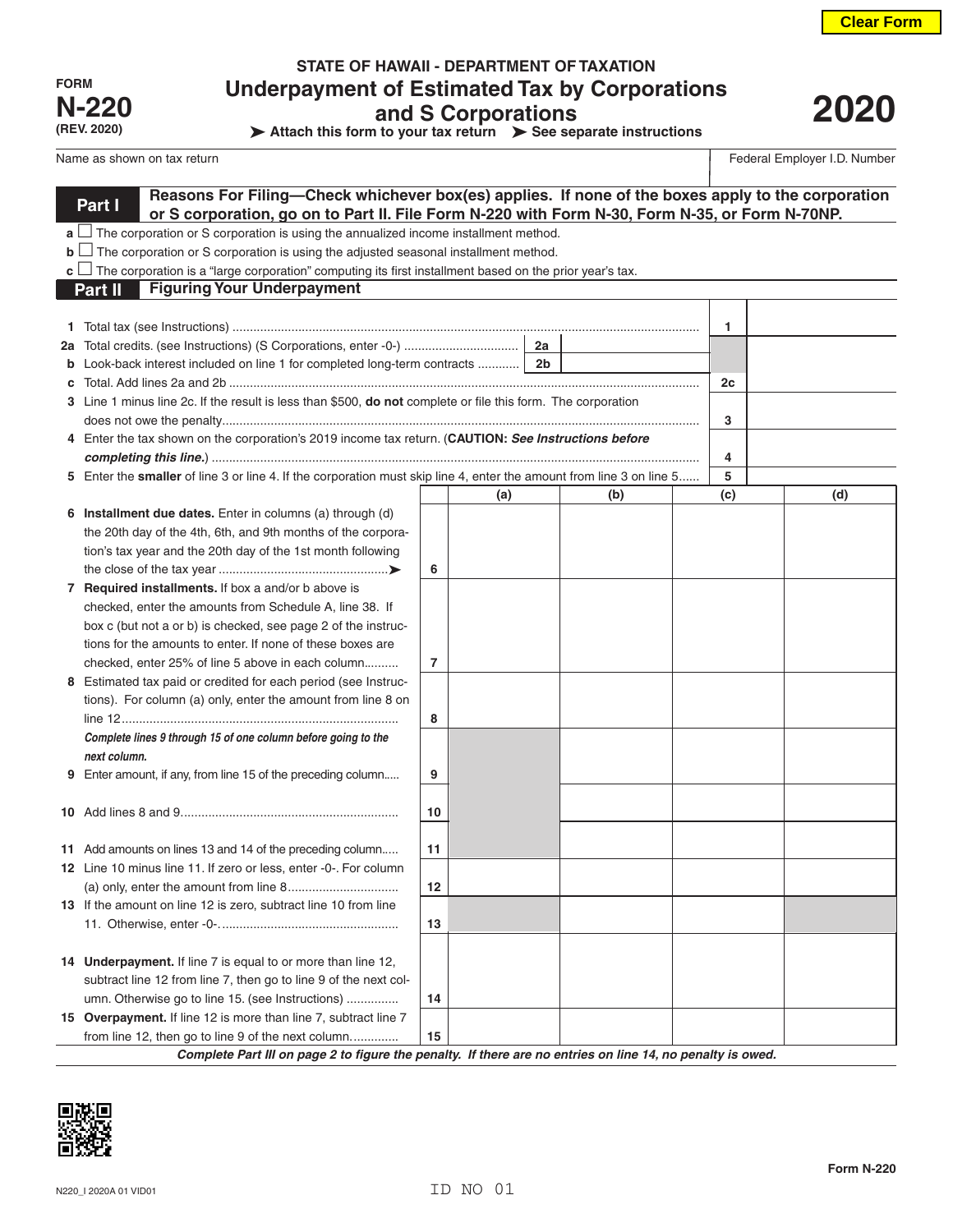### **FORM N-220 (REV. 2020) PAGE 2**

|    | <b>Part III</b> Figuring the Penalty                                                                                 |    | (a) | (b) | (c) |    | (d) |
|----|----------------------------------------------------------------------------------------------------------------------|----|-----|-----|-----|----|-----|
|    | 16 Enter the amount of underpayment(s) from Part II, line 14                                                         |    |     |     |     |    |     |
|    |                                                                                                                      | 16 |     |     |     |    |     |
| 17 | Enter the estimated tax installment due dates used in Part                                                           |    |     |     |     |    |     |
|    | II, line 6 in the respective columns (a) through $(d)$                                                               | 17 |     |     |     |    |     |
|    | 18 Enter the date each estimated tax installment was paid or                                                         |    |     |     |     |    |     |
|    | the 20th day of the fourth month following the close of the                                                          |    |     |     |     |    |     |
|    | tax year, whichever is earlier for columns (a) through (d)                                                           | 18 |     |     |     |    |     |
|    | 19 Enter the number of months from the date shown on line                                                            |    |     |     |     |    |     |
|    | 17 to the date on line 18 for columns (a) through (d) (See                                                           |    |     |     |     |    |     |
|    |                                                                                                                      | 19 |     |     |     |    |     |
|    | 20 Multiply the following: Number of months on line 19 x .00667                                                      |    |     |     |     |    |     |
|    | x underpayment on line 16 for columns (a) through (d)                                                                | 20 |     |     |     |    |     |
|    | 21 Underpayment penalty — Add line 20, columns (a) through (d). Enter the total here and on Form N-30, line 17; Form |    |     |     |     | 21 |     |

#### **Required Installments Using the Annualized Income Installment Method and/or the Adjusted Seasonal Installment Method Under IRC Section 6655(e) Schedule A**

Form N-35 filers: *For lines 2, 12, 13, and 14 below, "taxable income" refers to excess net passive income or the amount on which tax is imposed under IRC section 1374(a) (or the corresponding provisions of prior law), whichever applies.*

|   | Part I - Annualized Income Installment Method                  |              | (a)    | (b)    | (c)    | (d)    |
|---|----------------------------------------------------------------|--------------|--------|--------|--------|--------|
|   |                                                                |              | First  | First  | First  | First  |
|   | Annualization period (see Instructions).                       | 1            | months | months | months | months |
|   |                                                                |              |        |        |        |        |
|   | 2 Enter taxable income for each annualization period.          | $\mathbf{2}$ |        |        |        |        |
|   |                                                                |              |        |        |        |        |
| 3 | Annualization amount (see Instructions).                       | 3            |        |        |        |        |
|   |                                                                |              |        |        |        |        |
|   | 4 Annualized taxable income. Multiply line 2 by line 3.        | 4            |        |        |        |        |
|   | 5 Figure the tax on the net capital gains and ordinary         |              |        |        |        |        |
|   | income in each column on line 4 by following the instruc-      |              |        |        |        |        |
|   | tions for Form N-30, Schedule J, lines 13 thru 16; Form        |              |        |        |        |        |
|   | N-35, lines 22a and 22b; or Form N-70NP, Part I or Part II.    | 5            |        |        |        |        |
|   | 6 Enter other taxes for each payment period (see               |              |        |        |        |        |
|   | Instructions).                                                 | 6            |        |        |        |        |
|   |                                                                |              |        |        |        |        |
|   | Total tax. Add lines 5 and 6.                                  | 7            |        |        |        |        |
|   | 8 For each period, enter the same type of credits as al-       |              |        |        |        |        |
|   | lowed for Form N-220, line 2a (see Instructions).              | 8            |        |        |        |        |
| 9 | Total tax after credits. Line 7 minus line 8. If zero or less, |              |        |        |        |        |
|   | enter-0-.                                                      | 9            |        |        |        |        |
|   |                                                                |              |        |        |        |        |
|   | 10 Applicable percentage.                                      | 10           | 25%    | 50%    | 75%    | 100%   |
|   |                                                                |              |        |        |        |        |
|   | 11 Multiply line 9 by line 10.                                 | 11           |        |        |        |        |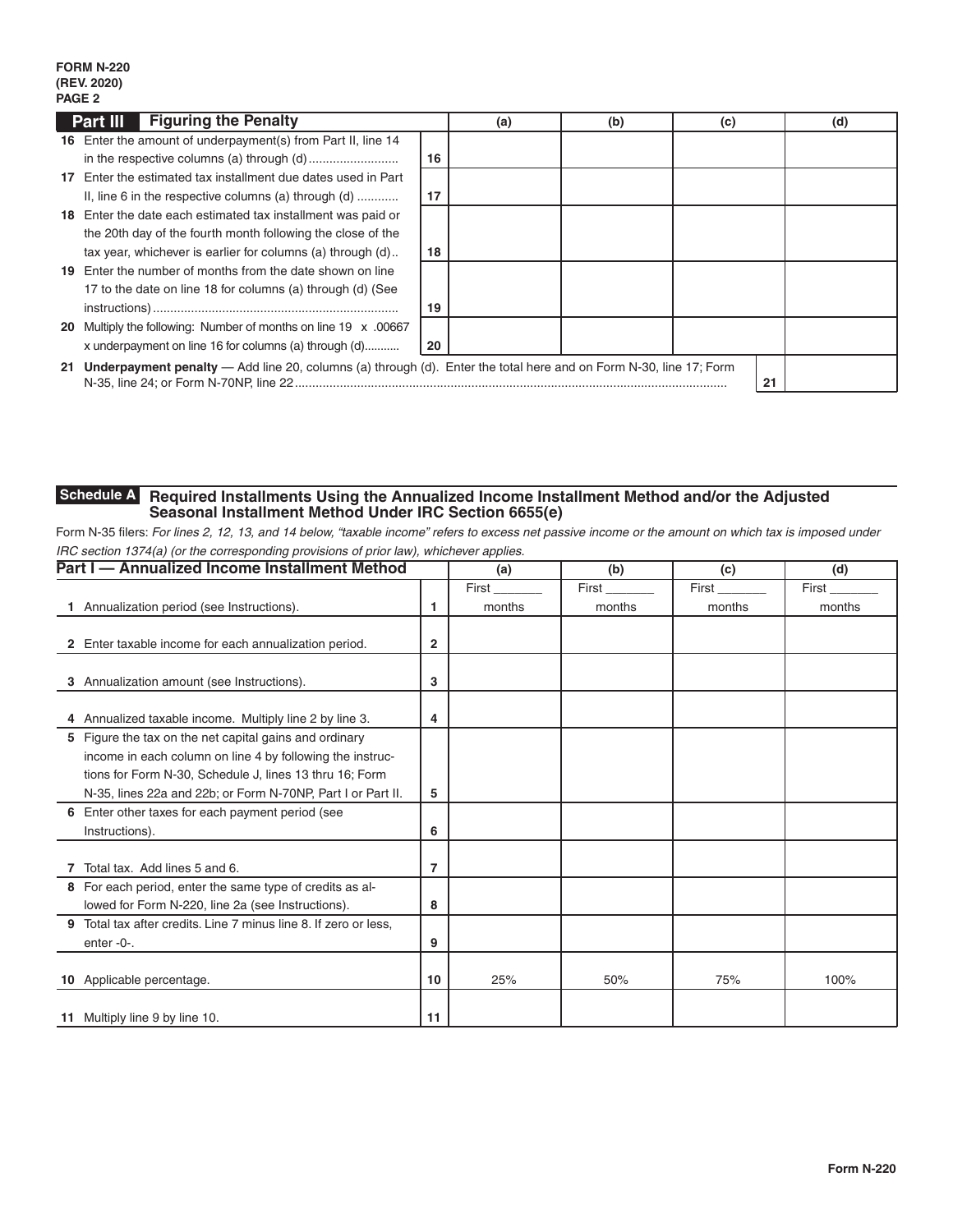## **Schedule A**

Part II — Adjusted Seasonal Installment Method (Caution: *Use this method only if the base period percentage for any 6 consecutive months is at least 70%. See the Instructions for more information.)* 

|                                                              |                 | (a)     | (b)     | (c)     | (d)         |
|--------------------------------------------------------------|-----------------|---------|---------|---------|-------------|
|                                                              |                 | First 3 | First 5 | First 8 | First 11    |
|                                                              |                 | months  | months  | months  | months      |
| 12 Enter the taxable income for the following periods:       |                 |         |         |         |             |
| a Tax year beginning in 2017                                 | 12a             |         |         |         |             |
|                                                              |                 |         |         |         |             |
| <b>b</b> Tax year beginning in 2018                          | 12 <sub>b</sub> |         |         |         |             |
|                                                              |                 |         |         |         |             |
| c Tax year beginning in 2019                                 | 12c             |         |         |         |             |
| 13 Enter taxable income for each period for the tax year     |                 |         |         |         |             |
| beginning in 2020.                                           | 13              |         |         |         |             |
|                                                              |                 | (a)     | (b)     | (c)     | (d)         |
|                                                              |                 | First 4 | First 6 | First 9 | Entire year |
|                                                              |                 | months  | months  | months  |             |
| 14 Enter the taxable income for the following periods:       |                 |         |         |         |             |
| a Tax year beginning in 2017                                 | 14a             |         |         |         |             |
|                                                              |                 |         |         |         |             |
| <b>b</b> Tax year beginning in 2018                          | 14b             |         |         |         |             |
|                                                              |                 |         |         |         |             |
| c Tax year beginning in 2019                                 | 14с             |         |         |         |             |
| 15 Divide the amount in each column on line 12a by the       |                 |         |         |         |             |
| amount in column (d) on line 14a.                            | 15              |         |         |         |             |
| 16 Divide the amount in each column on line 12b by the       |                 |         |         |         |             |
| amount in column (d) on line 14b.                            | 16              |         |         |         |             |
| 17 Divide the amount in each column on line 12c by the       |                 |         |         |         |             |
| amount in column (d) on line 14c.                            | 17              |         |         |         |             |
|                                                              | 18              |         |         |         |             |
| 18 Add lines 15 through 17.                                  |                 |         |         |         |             |
| 19 Divide line 18 by 3.                                      | 19              |         |         |         |             |
|                                                              |                 |         |         |         |             |
| 20 Divide line 13 by line 19.                                | 20              |         |         |         |             |
| 21 Figure the tax on line 20 following the instructions for  |                 |         |         |         |             |
| Form N-30, Schedule J, lines 13 thru 16; Form N-35,          |                 |         |         |         |             |
| lines 22a and 22b; or Form N-70NP, Part I or Part II.        | 21              |         |         |         |             |
| 22 Divide the amount in columns (a) through (c) on line 14a  |                 |         |         |         |             |
| by the amount in column (d) on line 14a.                     | 22              |         |         |         |             |
| 23 Divide the amount in columns (a) through (c) on line 14b  |                 |         |         |         |             |
| by the amount in column (d) on line 14b.                     | 23              |         |         |         |             |
| 24 Divide the amount in columns (a) through (c) on line 14c  |                 |         |         |         |             |
| by the amount in column (d) on line 14c.                     | 24              |         |         |         |             |
|                                                              |                 |         |         |         |             |
| 25 Add lines 22 through 24.                                  | 25              |         |         |         |             |
|                                                              |                 |         |         |         |             |
| 26 Divide line 25 by 3.                                      | 26              |         |         |         |             |
|                                                              |                 |         |         |         |             |
| 27 Multiply the amount in columns (a) through (c) of line 21 |                 |         |         |         |             |
| by the amount in the corresponding column of line 26. In     |                 |         |         |         |             |
| column (d), enter the amount from line 21, column (d).       | 27              |         |         |         |             |

*(Continued on page 4)*